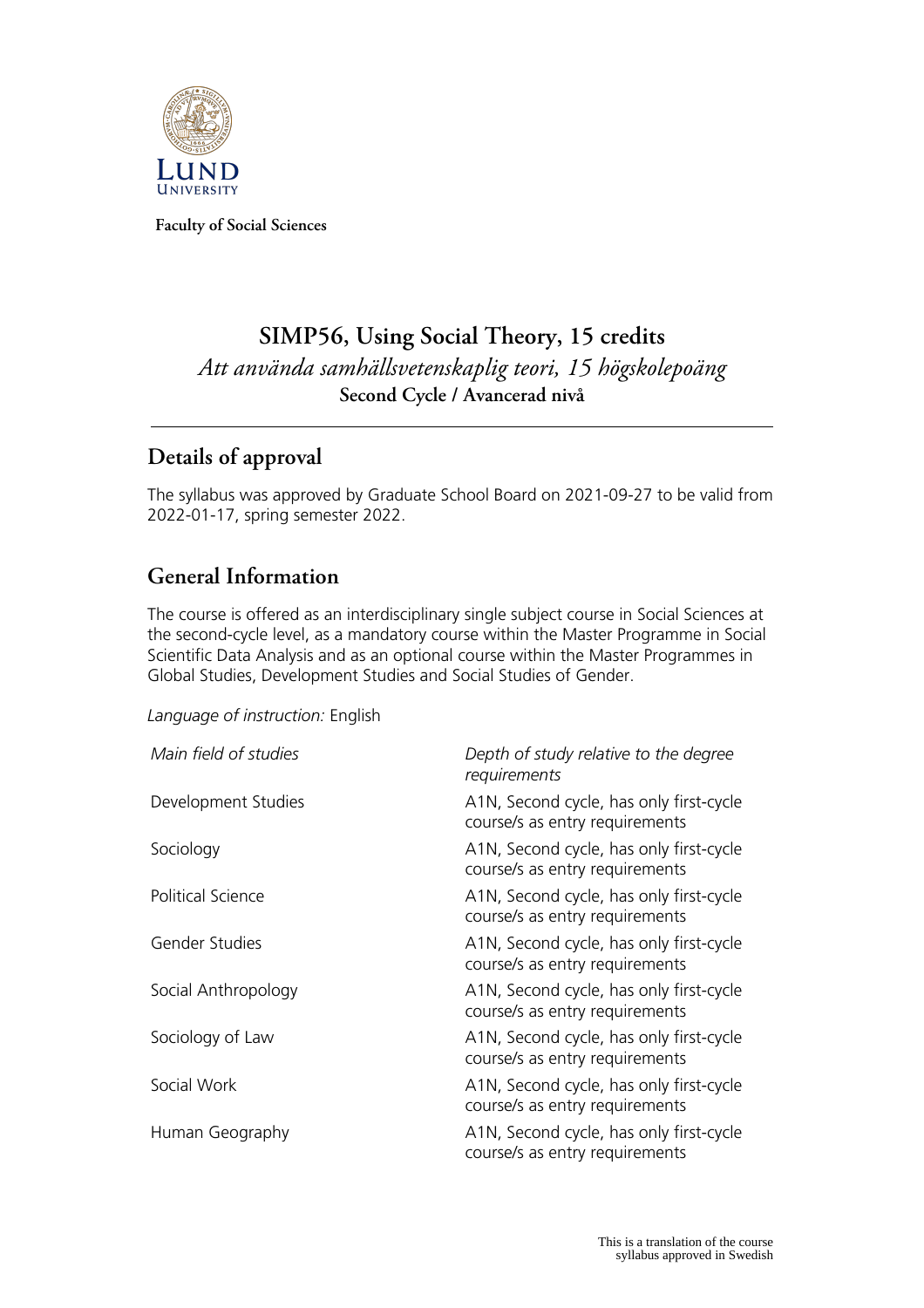### **Learning outcomes**

Upon completion of the course, the student shall be able to:

#### **Knowledge and understanding**

- demonstrate knowledge of key features that can be used to classify and understand a social theory, including its concepts and their interrelations, function(s), and levels of analysis;
- demonstrate knowledge and understanding of how social theories are applied in an empirical project, including the formulation of a research question, the logic of appropriateness applied to the collection and analysis of data, and the theoretical implications of research results.

#### **Competence and skills**

- demonstrate the ability to identify the structure and evaluate the strengths and weaknesses of social theories;
- demonstrate the ability to summarize and critique the theoretical structure of a social scientific work;
- demonstrate the ability to craft research questions relevant to a given theory;
- demonstrate the ability to communicate the theoretical implications of research results;
- demonstrate the ability to apply the techniques of data collection introduced in the course;
- demonstrate the ability to apply the techniques of data analysis introduced in the course.

#### **Judgement and approach**

- identify and reflect upon the normative implications of social theories;
- judge the appropriateness of given methods of data and analysis for a given research question and theoretical frame;
- evaluate the implications of using a given data collection technique for the research analysis and results;
- evaluate the implications of using a given data analysis technique for the research results.

### **Course content**

The student will learn to use theories in two ways. First, they will learn to understand and review the structures of theories themselves (meta-theory), and second, they will learn how theory is connected to the gathering and analysis of empirical data (applied theory).

In contrast to courses that teach theory only from the perspective of given scholars, themes, and content, this course aims to demystify theory-driven research by making the practical knowledge of both meta-theory and applied theory explicit. The student will thereby acquire the practical tools to understand, evaluate, and use theories in general in terms of both the structure (Part 1) and application of theory (Part 2).

In Part 1, the student will learn how to understand and critique theory. The 'Structure of Social Theory' part highlights (a) concepts and their relationships as the building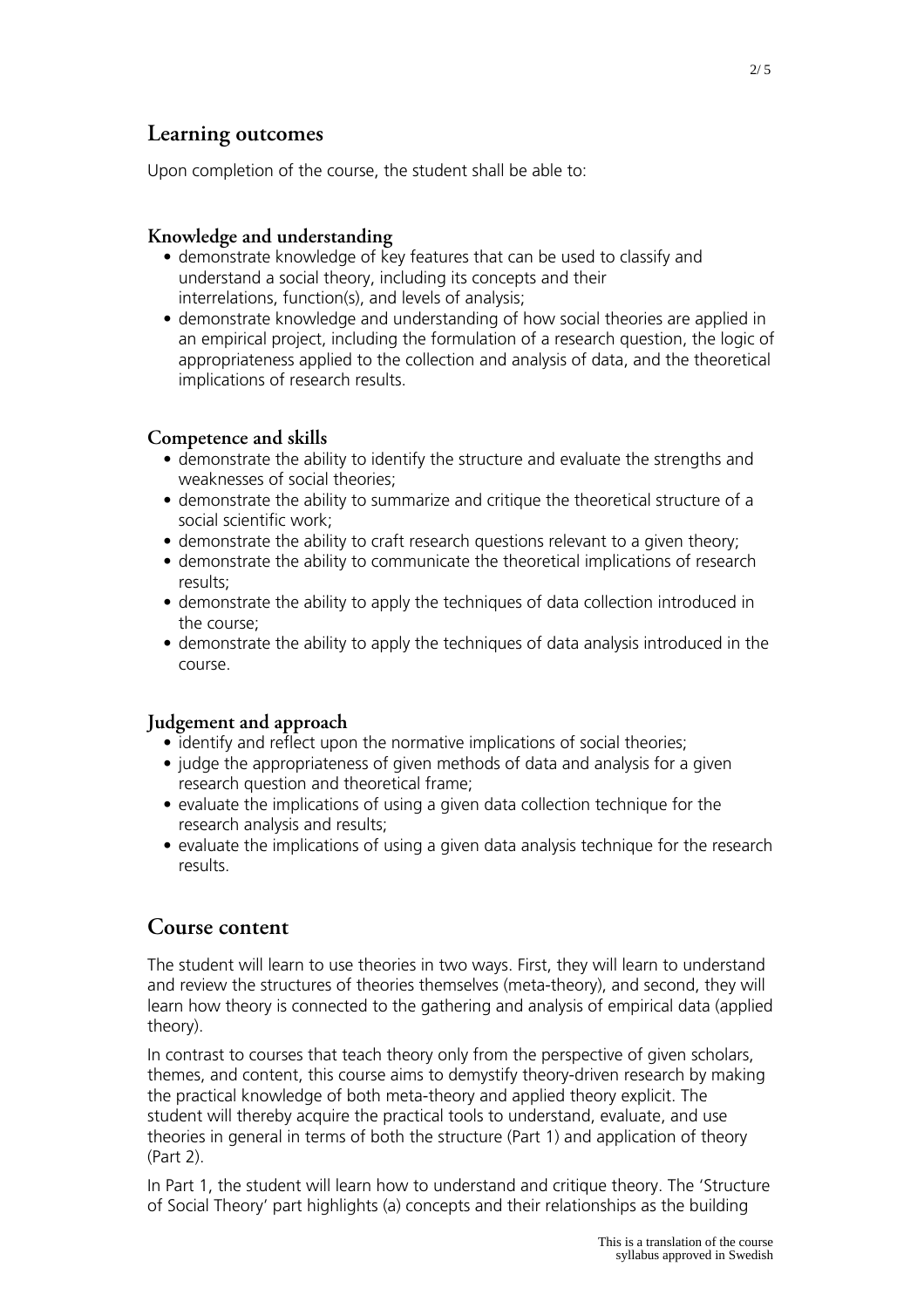blocks of theory and teaches students how to identify these as well as (b) the levels of analysis (e.g. micro, meso, or macro) and (c) functions and their corresponding levels of abstraction (e.g. 'middle-range,' 'critical,' or 'grand' theories) of theories. Each week will introduce one of these 'building blocks' of theory structure and illustrate how these blocks work in the context of an example topic area of social theorizing. Students will then learn to directly apply these in understanding and critiquing a specified body of theoretical content. Part 1 will culminate with students simultaneously using all of these 'building blocks' within their critical reviews of selected theories.

In Part 2, 'Applying Theory within Research,' the student will apply the same body of social theories used as examples in Part 1 ( e.g. theories of identity) to concrete research projects. Students will adapt the theoretical content introduced in Part 1 and design their own research questions. Students will proceed by operationalizing these research questions and gathering relevant data. They will then complete an analysis task, focusing on the relevance of their findings for the original theory.

### **Course design**

The teaching consists of lectures, compulsory seminars, and workshops.

The course is split into two subcourses, 'The Structure of Social Theory' (7.5 credits) and 'Applying Theory within Research,' (7.5 credits).

Unless there are valid reasons to the contrary, compulsory participation is required in seminars. Students who have been unable to participate due to circumstances such as accidents or sudden illness will be offered the opportunity to compensate for or retake compulsory components. This also applies to students who have been absent because of duties as an elected student representative.

### **Assessment**

The assessment of the course consists of two separate parts: a book review for 'The Structure of Social Theory' (50% of the final course grade) and two lab reports for 'Applying Theory within Research' (50% of the final course grade, each lab report worth 25%): one lab report or the equivalent for the data collection phase as well as one for the data analysis phase.

The course includes opportunities for assessment at a first examination, a re-sit close to the first examination and a second re-sit for courses that have ended during that school year. Two further re-examinations on the same course content are offered within a year of the end of the course. After this, further reexamination opportunities are offered but in accordance with the current course syllabus.

The examiner, in consultation with Disability Support Services, may deviate from the regular form of examination in order to provide a permanently disabled student with a form of examination equivalent to that of a student without a disability.

*Subcourses that are part of this course can be found in an appendix at the end of this document.*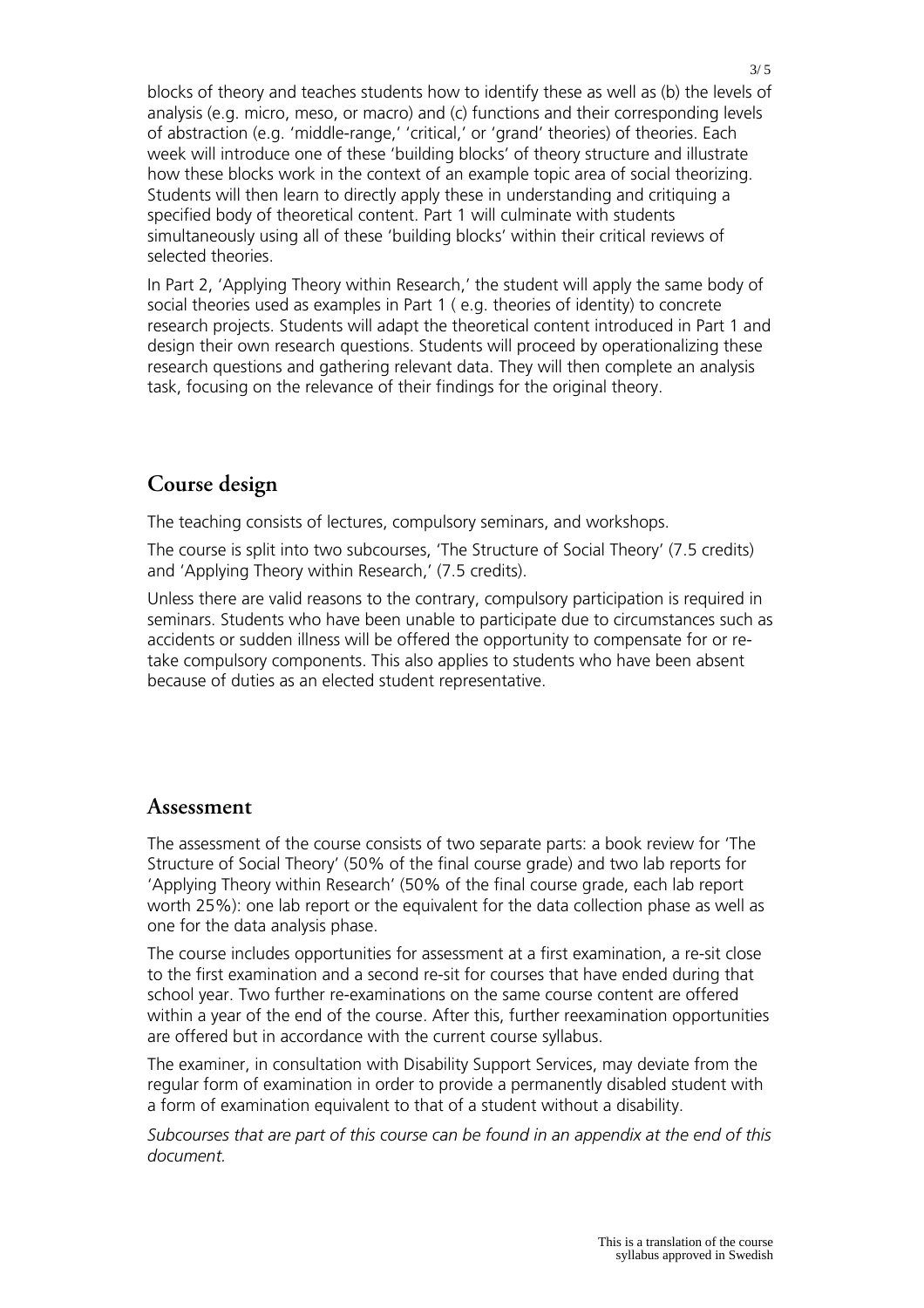## **Grades**

Marking scale: Fail, E, D, C, B, A.

The grade for a non-passing result is Fail. The student's performance is assessed with reference to the learning outcomes of the course. For the grade of E the student must show acceptable results. For the grade of D the student must show satisfactory results. For the grade of C the student must show good results. For the grade of B the student must show very good results. For the grade of A the student must show excellent results. For the grade of Fail the student must have shown unacceptable results.

The book review counts for 7.5 credits of the overall grade of the course and the lab reports count for 7.5 credits. The grade for the entire course consists of an average grade of all assessed assignments (A=5, B=4, C=3, D=2, E=1) divided by the number of credits awarded for each component. For a grade of Pass on the entire course, the student must have been awarded at least E on all assessments for which the grading scale A-E+Fail applies. The student must also have participated in all compulsory components.

At the start of the course, students are informed about the learning outcomes stated in the syllabus and about the grading scale and how it is applied on the course.

## **Entry requirements**

To be eligible for the course students must have a Bachelor's degree with a major (i.e. at least 90 ECTS credits) in Development Studies, Gender Studies, Human Geography, Political Science, Social Anthropology, Social Work, Sociology or Sociology of Law, or the equivalent.

Oral and written proficiency in English equivalent to English 6/B (advanced) from Swedish upper secondary school is a requirement. International qualifications will be assessed in accordance with national guidelines.